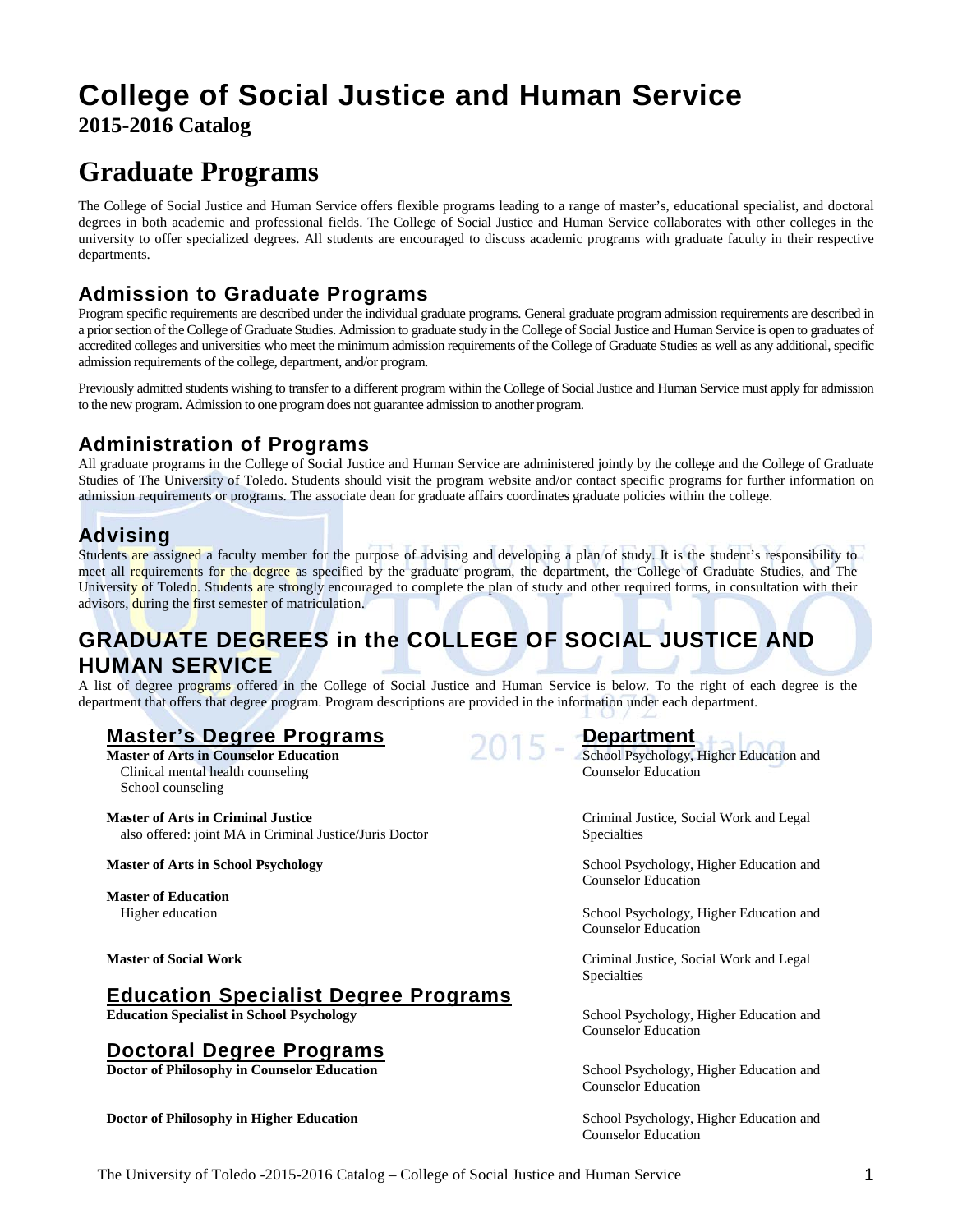# **Graduate Certificates**

Elder law certificate Criminal Justice, Social Work and Legal Specialties<br>Diversity certificate Criminal School Psychology, Higher Education and School Psychology, Higher Education and Counselor Education Higher Education Administration School Psychology, Higher Education and Counselor Education

# **Department of CRIMINAL JUSTICE, SOCIAL WORK AND LEGAL SPECIALTIES**

*Shanhe Jiang, chair*

The department of criminal justice, social work and legal specialties offers individual master's degrees in each of the professions.

# **Criminal Justice Program**

The department of criminal justice, social work and legal specialties offers a graduate program leading to a master of arts in criminal justice as well as an optional certificate in juvenile justice. In addition, the department of criminal justice, social work and legal specialties with the College of Law offers a joint degree program leading to the Master of Arts in criminal justice and the juris doctor.

# **Master of Arts in Criminal Justice**

The Master of Arts in criminal justice is designed to provide students with a broad understanding of the criminal justice system, social control and the nature of crime, in addition to developing and improving skills necessary to critically assess criminal justice problems and develop meaningful responses to these problems. The program also provides students with the skills to conduct applied research and evaluation, as well as the ability to understand empirical scholarly publications. The program prepares students for leadership roles in the field of criminal justice and the pursuit of criminal justice doctoral studies. The program allows a person to be either a full-time or part-time student. The program is available as a blend of land-based and online courses. **A full-time student can complete the program in one year. A student can also complete the program entirely online in two years**.

# **Admission**

In addition to the College of Graduate Studies and College of Social Justice and Human Service requirements, evaluation of applicants for the criminal justice graduate program is based on the following criteria:

- application
- three letters of recommendation
- personal statement
- official transcripts
- GPA of 3.0 or above on a 4 point scale is preferred; GPA of at least 2.7 on a 4 point scale will be considered on a case-by-case basis
- Applicants with less than 2.70 must take the Graduate Record Exam (GRE)

Meeting the minimum admission requirements does not guarantee entrance into the program. Admission is competitive and is dependent on the availability of space within the program. Under special circumstances, the graduate admissions committee may choose to admit a promising applicant as a provisional student in the program.

# **Program of Study**

The Master of Arts in criminal justice requires a minimum of30 semester hours including core and elective course work. Students should meet with the director of the graduate program in criminal justice to develop a plan of study which must be submitted by the end of the first semester or 12 credits hours. Any electives taken outside of criminal justice must be preapproved by the director of the graduate program in criminal justice. A student may complete a thesis or must pass a comprehensive exam to earn the degree. Within the first semester of graduate study, a student may elect to complete a thesis in lieu of 3 credit hours of elective course work.

#### **Program of study for the Master of Arts in criminal justice**

| <b>Fall Semester</b>                                                                                                                           | <b>Spring Semester</b>                                                                                         | <b>Summer Semester</b>         |
|------------------------------------------------------------------------------------------------------------------------------------------------|----------------------------------------------------------------------------------------------------------------|--------------------------------|
| CRIM 6590 Administration of Criminal Justice<br>CRIM5200 Data Analysis<br>CRIM6400 Research Methods<br>CRIM Elective in CRIM<br>Total 12 hours | CRIM6420 Adv. Criminal Procedures<br>CRIM6000 Adv. Criminal Justice Theories<br>*Elective in CRIM<br>*Elective | *Elective in CRIM<br>*Elective |
|                                                                                                                                                | Total 12 hours                                                                                                 | Total 6 hours                  |

\*Note: A maximum of18 hours of elective work must be done in graduate level courses. A maximum of 6 hours may be done in graduate level course work outside of CJ with pre-approval of the CJ graduate advisor.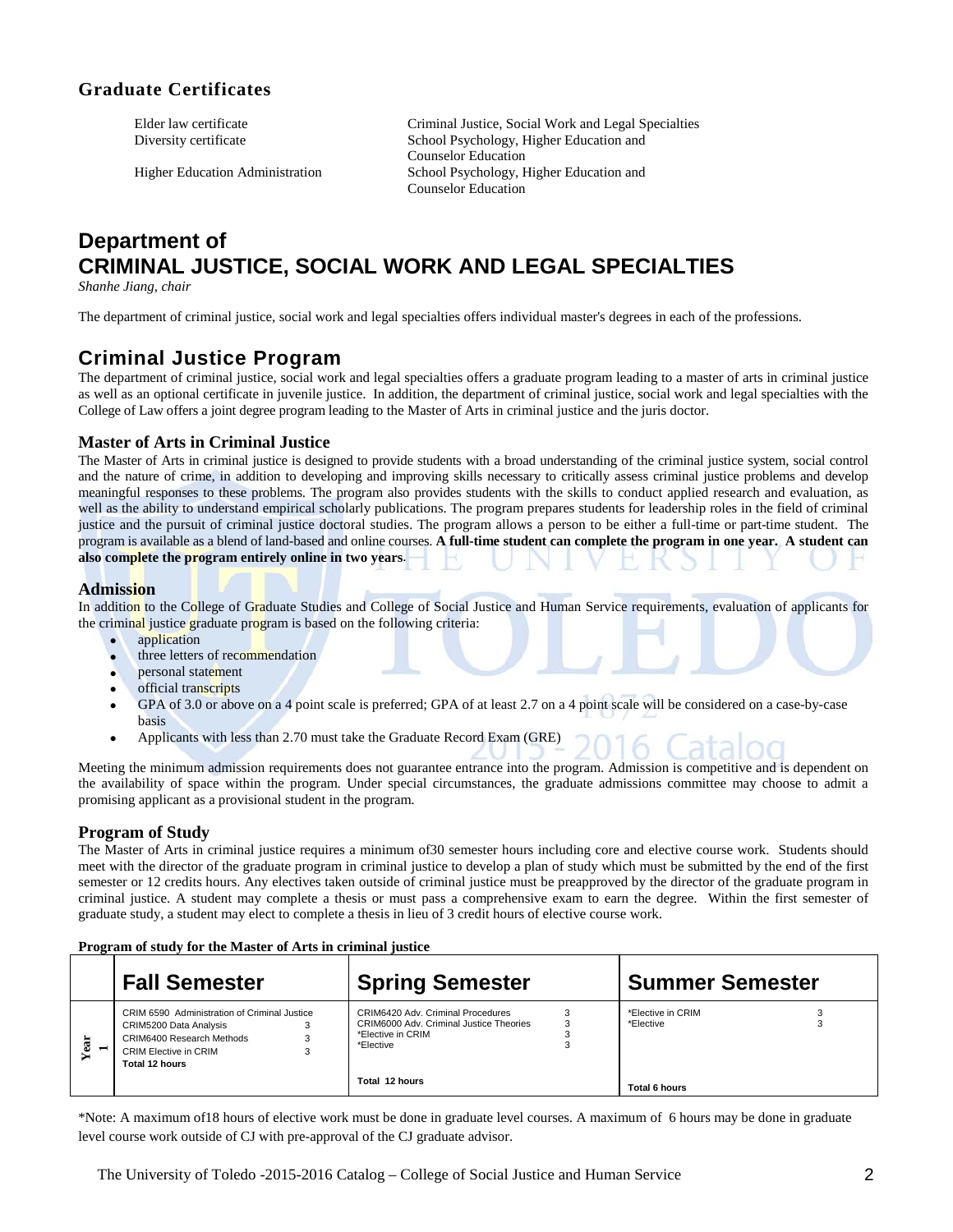## **Joint M.A. in Criminal Justice/Juris Doctor**

This program is administered jointly by the College of Law and the criminal justice program. The program is designed for students who wish to have theoretical and practical knowledge in the law and in the field of criminal justice.

#### **Admissions**

- First be accepted by the University of Toledo College of Law
- Successfully complete of the first year of law school
- Be a student in good standing at the University of Toledo College of Law
- Complete an application for the master of arts in criminal justice

## **Program of Study**

To complete the master of arts in criminal justice, the student must meet the degree requirements. Six to nine hours of law courses may be applied as electives in the master of arts in criminal justice, subject to the approval of the CJ graduate advisor.

To qualify for the juris doctor degree, a student must comply with all the academic and non-academic rules of the College of Law. The student must be at least a second year law student before applying for the joint degree. Under the joint program, up to 12 semester hours taken for the Master of Arts in criminal justice may be applied toward the completion of credit hours for juris doctor degree. The student must earn a grade of B or better in those courses to be credited toward the juris doctor.

# **Social Work Program**

The department of criminal justice, social work and legal specialties offers the professional master of social work degree (MSW). The graduate program in social work is fully accredited by the Council on Social Work Education (CSWE).

#### **Master of Social Work**

The master of social work program has a strong emphasis on social and economic justice. As such, the degree has an advanced generalist concentration, preparing students to create change at all system levels, from individuals to communities. Students may select a specialization in either mental health or in child and family practice.

A 33 hour advanced standing program exists for students who meet specific criteria including a baccalaureate social work degree from an undergraduate social work program accredited by the Counsel of Social Work Education (CSWE). Students with related degrees will not be admitted under advanced standing status, but may be admitted to the 60 hour foundation program.

#### **Admission**

In addition to the admission criteria established by the College of Graduate Studies at The University of Toledo, the applicant to the MSW program must submit

- three letters of recommendation from both employers and prior faculty members
- a personal statement that speaks to her/his commitment to social and economic justice as well as the applicant's professional goals

Additional requirements for admission to the advanced standing program include:

- a baccalaureate degree in social work from a CSWE-accredited social work program
- minimum undergraduate GPA of 3.0
- minimum GPA of 3.3 in social work courses

The personal statement and references from both employers and prior faculty members will be evaluated for a "fit" with the social work profession and our program's focus on social and economic justice. Applicants must convey their valuing of and adherence to the values and ethics of the profession. Applicants with no evidence of the above will not be admitted to the program.

The Council on Social Work Education does not permit programs to provide course credit for work experience. It is our hope that the student body of our program will include a mixture of students who have experience as well as those without extensive professional experience. We encourage diversity among the students accepted to the program. This includes diversity of gender, age, race/ethnicity, sexual orientation, ability and experience in the profession, etc. Prospective applicants are urged to review information on the program website.

#### **Program of Study**

The complete MSW Program requires 60 semester hours for graduation, which is consistent with MSW programs across the country. Foundation (5000 level) course work is offered in the first year of the program and advanced (6000 level) course work in the second year.

Students must enroll in 16 credit hours of field education to obtain the required 900 hours required by CSWE. Six (6) of these hours are taken during the foundation year and ten (10) during the advanced year. While every effort is made to accommodate students with full-time jobs, applicants to the program must be aware that field placements primarily take place during business hours and on week days. We are unable to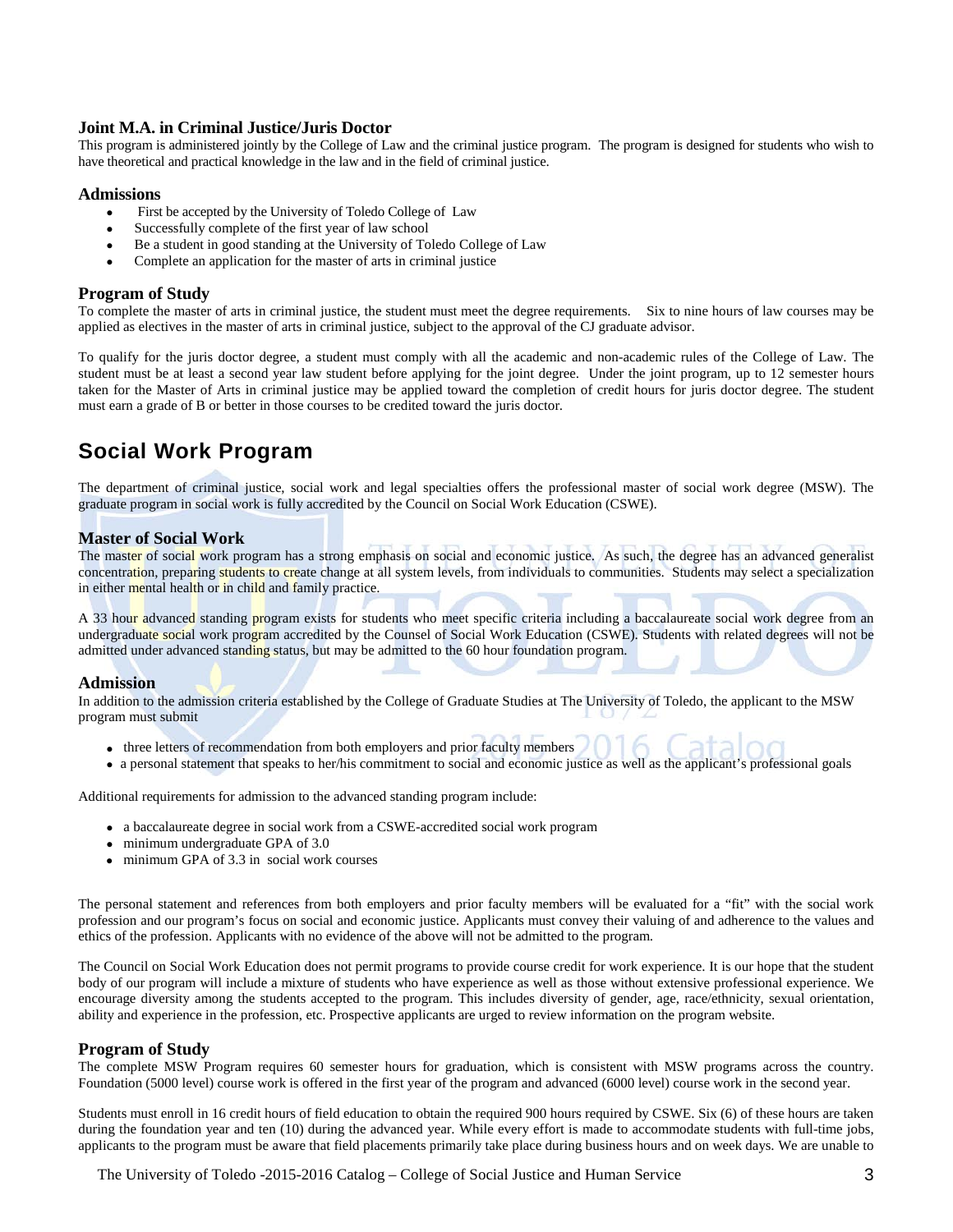guarantee a night or weekend field placement.

Students who are awarded admission with advanced standing must complete 33 credit hours to obtain the MSW degree. The advanced standing program focuses on advanced generalist and specialty courses and field placements. Only courses at the 6000 level are required for the advanced standing program.

| Example program of study for the foundation master of social work program |  |  |  |  |  |  |  |
|---------------------------------------------------------------------------|--|--|--|--|--|--|--|
|---------------------------------------------------------------------------|--|--|--|--|--|--|--|

|                     | <b>Fall Semester</b>                                                                                                                                                                                                                |                       | <b>Spring Semester</b>                                                                                                                                                                                                                               |        |
|---------------------|-------------------------------------------------------------------------------------------------------------------------------------------------------------------------------------------------------------------------------------|-----------------------|------------------------------------------------------------------------------------------------------------------------------------------------------------------------------------------------------------------------------------------------------|--------|
| ā<br>$\blacksquare$ | SOCW 5110 Social Work Practice I<br>SOCW 5210 Micro Perspectives of HBSE<br>SOCW 5330 Policy Issues & Analysis in SW<br>SOCW 5010 SW Research Methods & Analysis<br>SOCW 5900 Found Field Exp & Integrative Sem 1<br>Total 15 hours | 3<br>3<br>3<br>3<br>3 | SOCW 5120 Social Work Practice II<br>SOCW 5130 Social Work Practice III<br>SOCW 5220 Macro SW Perspectives HBSE<br>SOCW 6140 Advanced SW Assessment<br>SOCW 5910 Foundation Field Exp & Integrative Sem II3Total<br>15 hours                         | 3<br>3 |
| ā<br>N              | SOCW 6110 Advanced Generalist Practice I<br>Research Elective*<br>Field of Practice - Micro 3<br>Social Work Journal Review Seminar I<br>SOCW 6900 Adv Field Exp & Integrative Seminar I<br>Total 15 hours                          | 3<br>3<br>5           | SOCW 6120 Advanced Generalist Practice II<br>SOCW 6130 Advanced Generalist Practice III<br>Field of Practice - Mezzo-Macro<br>Social Work Journal Review Seminar II<br>SOCW 6910 Advanced Field Exp & Integrative Sem. II 5<br><b>Total 15 hours</b> |        |

\* Students may choose between Research Methods for Micro Social Work Practice and Research Methods for Macro Social Work Practice.

- Students may choose between Social Work Practice in Mental Health, and Child and Family Social Work Practice.
- \*\*\* Students may choose between Social Work Policy Issues in Mental Health, and Social Work Policy Issues In Child and Family Practice.

| Program of study for the advanced standing master of social work program |                                                                                                                                                                                                                                                                                                                                                                                                                                                              |                                                                                                                                                            |  |  |  |  |
|--------------------------------------------------------------------------|--------------------------------------------------------------------------------------------------------------------------------------------------------------------------------------------------------------------------------------------------------------------------------------------------------------------------------------------------------------------------------------------------------------------------------------------------------------|------------------------------------------------------------------------------------------------------------------------------------------------------------|--|--|--|--|
| <b>Summer Year 1</b>                                                     | <b>Fall Year 1</b>                                                                                                                                                                                                                                                                                                                                                                                                                                           | <b>Spring Year 1</b>                                                                                                                                       |  |  |  |  |
| SOCW 6140 Adv. Social Work Assessment                                    | Research Elective*                                                                                                                                                                                                                                                                                                                                                                                                                                           | SOCW 6120 Advanced Generalist Practice II                                                                                                                  |  |  |  |  |
|                                                                          | SOCW 6110 Advanced Generalist Practice 1<br>Field of Practice - Micro<br>3<br>Journal Review Seminar I<br>SOCW 6900 Adv Field Exp & Integrative Seminar I<br>5                                                                                                                                                                                                                                                                                               | SOCW 6130 Advanced Generalist Practice III<br>Field of Practice - Mezzo-Macro<br>Journal Review Seminar II<br>SOCW 6910 Adv Field Exp & Integrative Sem II |  |  |  |  |
| $\sim$ $\sim$ $\sim$<br>$\mathbf{r}$                                     | Total 15 hours<br>$1.31A + 1.6.3B$<br>$\alpha$ , $\alpha$ , $\alpha$ , $\alpha$ , $\alpha$ , $\alpha$ , $\alpha$ , $\alpha$ , $\alpha$ , $\alpha$ , $\alpha$ , $\alpha$ , $\alpha$ , $\alpha$ , $\alpha$ , $\alpha$ , $\alpha$ , $\alpha$ , $\alpha$ , $\alpha$ , $\alpha$ , $\alpha$ , $\alpha$ , $\alpha$ , $\alpha$ , $\alpha$ , $\alpha$ , $\alpha$ , $\alpha$ , $\alpha$ , $\alpha$ , $\alpha$ , $\alpha$ , $\alpha$ , $\alpha$ , $\alpha$ , $\alpha$ , | Total 15 hours<br>$\mathbf{r}$<br>$\mathbf{1}$ and $\mathbf{1}$ and $\mathbf{1}$<br>$\alpha$ $\cdots$                                                      |  |  |  |  |

\* Students may choose between Research Methods for Micro Social Work Practice and Research Methods for Macro Social Work Practice.

- \*\* Students may choose between Social Work Practice in Mental Health, and Child and Family Social Work Practice.
- \*\*\* Students may choose between Social Work Policy Issues in Mental Health, and Social Work Policy Issues: Child and Family.

# **Graduate Certificates**

The juvenile justice certificate must be included as part of a master's degree in criminal justice. The child advocacy certificate, elder law certificate, and patient advocacy certificate are offered on-line as stand-alone certificates that are available to persons holding bachelor degrees. The coursework from certificates may be used as part of a degree program but a separate application for each certificate must be made.

# **Child Advocacy Certificate (Not accepting new applicants at this time.)**

An on-line interdisciplinary certificate is offered to individuals with bachelor degrees who are interested in advocating for children and preventing child abuse. The certificate requires a 12 credit hour sequence of four courses from criminal justice, social work, and counselor education.

# **Admission**

- Must have an earned bachelor's degree from an accredited institution of higher learning with an undergraduate grade point average of 3.0 or higher for regular admission to the certificate program
- Apply for admission to the certificate program
- One letter of recommendation from an employer or faculty member
- A statement of purpose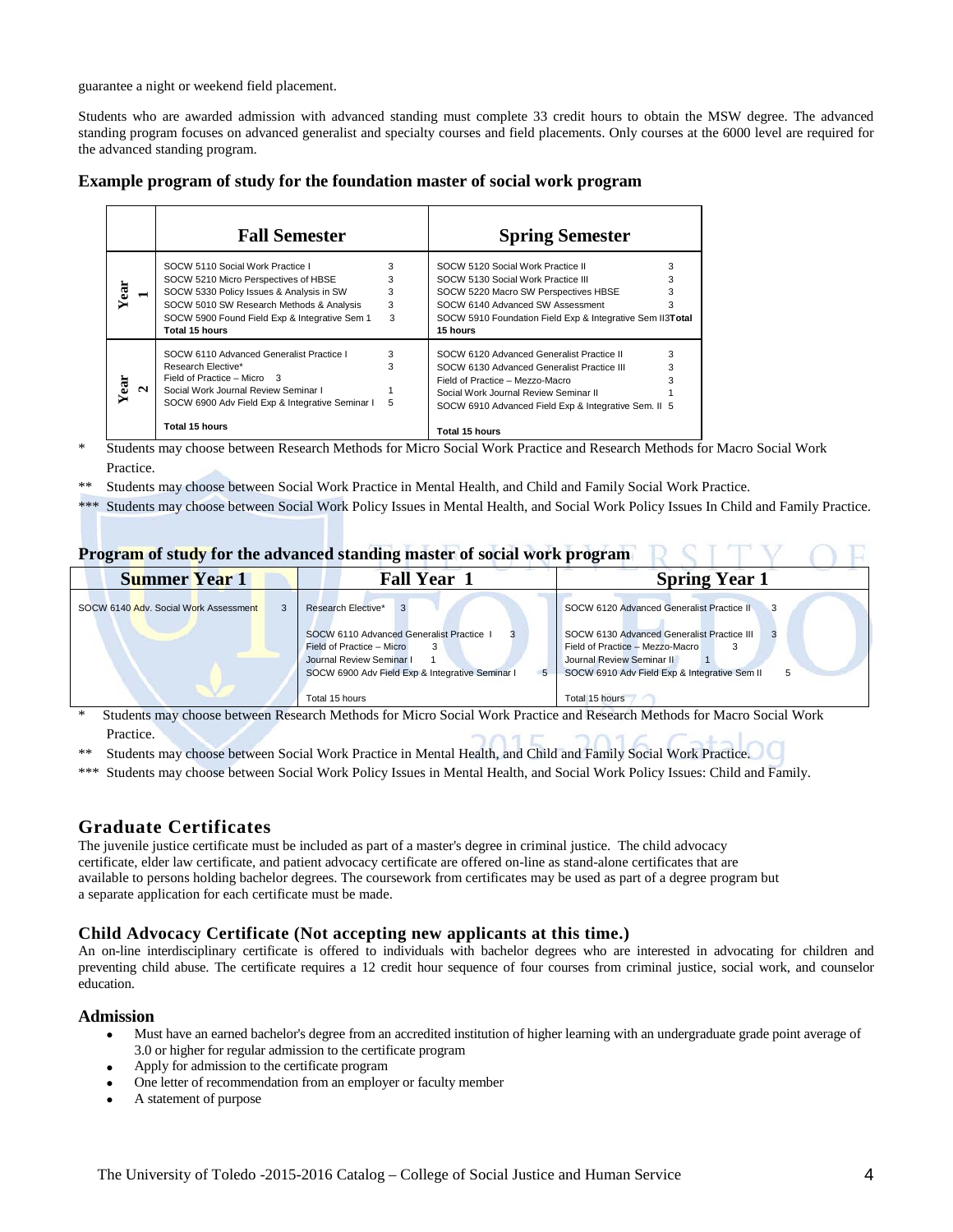## **Program of Study**

The child advocacy courses may be used within a degree program or may be used as a separate child advocacy certificate.

| <b>SOCW</b> | 6700 | Perspectives in Child Maltreatment and Advocacy      |
|-------------|------|------------------------------------------------------|
| <b>CRIM</b> | 6710 | Professional and System Responses for Child Advocacy |
| <b>COUN</b> | 6720 | Advocacy for the Survivor of Child Neglect and Abuse |
| <b>CRIM</b> | 6730 | Guided Study in Child Advocacy                       |

# **Elder Law Certificate (Not accepting new applicants at this time.)**

The elder law certificate is an online graduate certificate consisting of 15 credit hours. The program is designed to enhance the professional credentials of individuals working with an elderly population. Students are admitted for the summer semester and must complete an on-line application. For regular admission to the certificate, a minimum of 3.0 undergraduate grade point average (GPA) is required as well as one letter of recommendation.

The program of study consists of courses offered in summer and fall semesters.

| LGL         | 6100 | Legal Issues for the Elderly                   |
|-------------|------|------------------------------------------------|
| LGL         | 6200 | Elder Health Law and Ethical Issues            |
| LGL.        | 6980 | Guided Study in Elder Law Topics               |
| <b>GERO</b> | 5400 | Health and Aging                               |
| <b>GERO</b> | 5410 | Issues in Contemporary Gerontological Practice |

# **Juvenile Justice Certificate (Not accepting new applicants at this time.)**

An optional certificate program in juvenile justice is offered as part of the master of arts in criminal justice degree program. This certificate is designed to provide a student with a more in-depth study of juvenile justice issues. The certificate requires the successful completion of the requirements for the Master of Arts in criminal justice degree and a minimum of 12 credit hours in juvenile justice courses which may be counted as criminal justice electives or general electives.

#### **Admission**

- Must be admitted to the master of arts in criminal justice degree program
- Meet with the director of the graduate program in criminal justice
- Apply for admission to the certificate program

#### **Program of Study**

The juvenile justice certificate is only available as part of a master's degree program in criminal justice. Upon completion of the certificate requirements and the requirements for the Master of Arts in criminal justice, the certificate will be awarded.

#### **Juvenile Justice Certificate** (12 hours)

| <b>CRIM</b> | 6310 | Juvenile Justice in the Metropolitan Community 15 - 2016 Catalog                                                  |
|-------------|------|-------------------------------------------------------------------------------------------------------------------|
|             |      | Select 9 credit hours from the below list:                                                                        |
| <b>CRIM</b> | 5370 | Disproportionate Confinement of Minority Youth                                                                    |
| <b>CRIM</b> | 5400 | Criminal Justice Field Studies (Must be a placement in the community with an agency/program that deals with       |
|             |      | juvenile delinquents, troubled youths, or youths at risk)                                                         |
| <b>CRIM</b> | 6940 | Criminal Justice Internship (Must be a placement in the community with an agency/program that deals with juvenile |
|             |      | delinquents, troubled youths, or youths at risk)                                                                  |
| <b>CRIM</b> | 6980 | Special Topics in Criminal Justice (Must be approved by the graduate coordinator and be a course which            |
|             |      | focuses on an aspect of the juvenile justice system.                                                              |

CRIM 6990 Independent Study in Criminal Justice (Must be on an area dealing with juvenile delinquents, troubled youths, or youths at risk)

## **Patient Advocacy Certificate (Not accepting new applicants at this time.)**

The 12-semester credit graduate certificate program in patient advocacy is offered online and is designed to enhance the professional credentials of those working with patients in today's health care environment. The four-course sequence provides knowledge about contemporary legal and health care issues in the field of patient advocacy and is offered online in a program that can be completed in two semesters. Students are admitted for the fall semester and must complete an on-line application. For regular admission to the certificate program, a minimum 3.0 undergraduate grade point average (GPA) is required, as well as one letter of recommendation, a statement of purpose, and a resume.

The program of study consists of four courses offered in fall and spring semesters.

- LGL 6300 Introduction to Patient Advocacy<br>LGL 6400 Health Issues and Patient Advoca
- LGL 6400 Health Issues and Patient Advocacy
- LGL 6500 Legal Issues in Patient Advocacy
- LGL 6600 Guided Study in Patient Advocacy Topics

The University of Toledo -2015-2016 Catalog – College of Social Justice and Human Service 5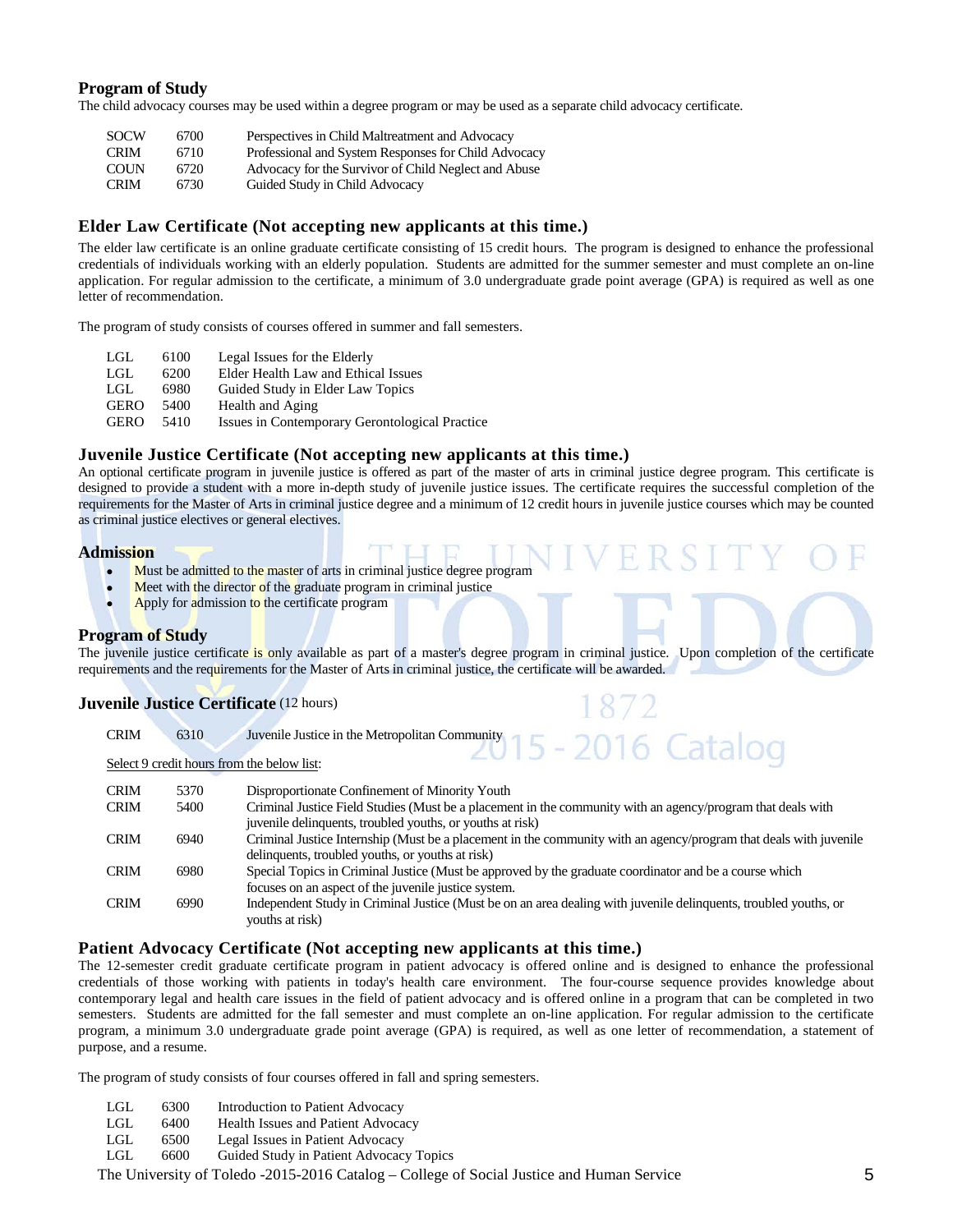# **SCHOOL PSYCHOLOGY, HIGHER EDUCATION, AND COUNSELOR EDUCATION**

#### *John Laux, chair*

The department offers a master's degree and education specialist degree in school psychology, master's degrees in higher education and in counselor education with concentrations in school counseling and clinical mental health counseling, and doctorates in higher education and in counselor education. The department offers a graduate certificate in diversity.

# **School Psychology**

The graduate program in school psychology meets the educational requirements for licensure in Ohio and many other states. The program is approved by the National Association of School Psychologists and accredited by the Council for the Accreditation of Educator Preparation Both the master of arts and the education specialist degree requirements must be completed by the student to be licensed as a school psychologist in Ohio and to be a nationally certified school psychologist.

The program is designed for three years of full-time study.

## **Admission**

#### **Application deadlines for the school psychology program are December 15, February 15, and May 15.**

To apply to the program, applicants must meet the minimum academic prerequisite and submit the following materials:

- Minimum academic prerequisite: Undergraduate GPA of 2.7 (for admission to the College of Graduate Studies) and for the school psychology program, a preferred undergraduate GPA of 3.0
- GRE scores (taken within the last five years)
- College of Graduate Studies application for the master's degree in school psychology
- Three letters of recommendation, at least one of which must address the applicant's academic potential (i.e. from a university faculty member)
- Statement of purpose, between two to three pages, that details the reasons the applicant would like to pursue a career in school psychology and includes personal experiences. The statement of purpose should be typed and submitted to the College of Graduate Studies as a separate word document.
- Official undergraduate transcripts (and graduate transcripts, if applicable)
- Professional résumé

To be consistent with national training standards and to ensure sufficient faculty members to advise and mentor students, a limited number of applicants will be admitted into the program each year. As a result, admission is competitive. Applicants are required to interview with an admissions committee. Prior to participating in the campus interview, applicants must interview a school psychologist. The list of questions to ask during the school psychologist interview as well as other information about the program can be found on the program website. For more information or to ask questions, contact Wendy Cochrane, Program Director, wendy.cochrane@utoledo.edu 419-530-2013 or Sue Martin, Department Secretary, smartin@utnet.utoledo.edu, 419-530-2718.

# **Program of Study**

The complete program includes approximately 79 credits, a two-semester pre-practica experience during the first year, a two-semester practica experience during the second year, and a 9-month, full-time internship (minimum of 1200 clock hours) in a school setting completed during the third year. Students earn a master of arts (M.A.) after completing a minimum of 32 hours of coursework and 100 pre-practica experience hours. The education specialist (Ed.S.) degree is earned after completion of the remaining coursework, practica experience and internship.

|                          | <b>Fall Semester</b>                                                                                                                                                                                                                             |                          | <b>Spring Semester</b>                                                                                                                                                                                                                                               | <b>Summer Semester</b>                                                                |        |
|--------------------------|--------------------------------------------------------------------------------------------------------------------------------------------------------------------------------------------------------------------------------------------------|--------------------------|----------------------------------------------------------------------------------------------------------------------------------------------------------------------------------------------------------------------------------------------------------------------|---------------------------------------------------------------------------------------|--------|
| Year<br>$\blacksquare$   | HSHS 6000 Statistics and Research for HSHS<br>Professions<br>3<br>SPSY 5060 Prepractica in School Psychology<br>SPSY5030 Role and Function of School Psych<br>EDP5330 Behavior Management<br>SPSY5040 Legal and Ethical Issues in School Psych 4 | $\overline{2}$<br>3<br>3 | SPSY 5060 Prepractica in School Psychology<br>$\overline{2}$<br>SPSY5300 Psychoed Assessment & Intervention I<br>$\overline{4}$<br>SPSY6260 Developmental Child Psychopathology or 3<br>EDP 5210 Child Development<br>SPSY5170 Consultation I<br>3<br>Total 12 hours | SPSY5310 Psychoed Assessment & Interven II<br>SPSY7180 Consultation II: School & Home | 4<br>3 |
|                          | Total 15 hours                                                                                                                                                                                                                                   |                          |                                                                                                                                                                                                                                                                      | <b>Total 7 hours</b>                                                                  |        |
| ear<br>$\mathbf{C}$<br>↘ | SPSY7320 Psychoed Assessment & Intervention III 4<br>COUN 5/7140 Counseling Theories & Techniques<br>SPSY7330 Practica in School Psychology                                                                                                      |                          | EDP5210 Child Development or SPSY 7260 Dev.<br>3<br>Child Psychopathology<br>COUN5/7160 Cultural Diversity<br>SPSY7330 Practica in School Psychology<br>EDP7320 Instructional Psychology or EDP 7110<br>Basic Ed Psychology                                          | SPSY7190 Consultation III: School & Community                                         | 4      |
|                          | Total 12 hours                                                                                                                                                                                                                                   |                          | Total 13 hours                                                                                                                                                                                                                                                       | <b>Total 4 hours</b>                                                                  |        |
| Yea<br>$\mathbf{r}$      | SPSY7940 Internship in School Psychology                                                                                                                                                                                                         | 6                        | SPSY7940 Internship in School Psychology<br>6                                                                                                                                                                                                                        | SPSY7940 Internship in School Psychology                                              |        |

# **Program Sequence for School Psychology**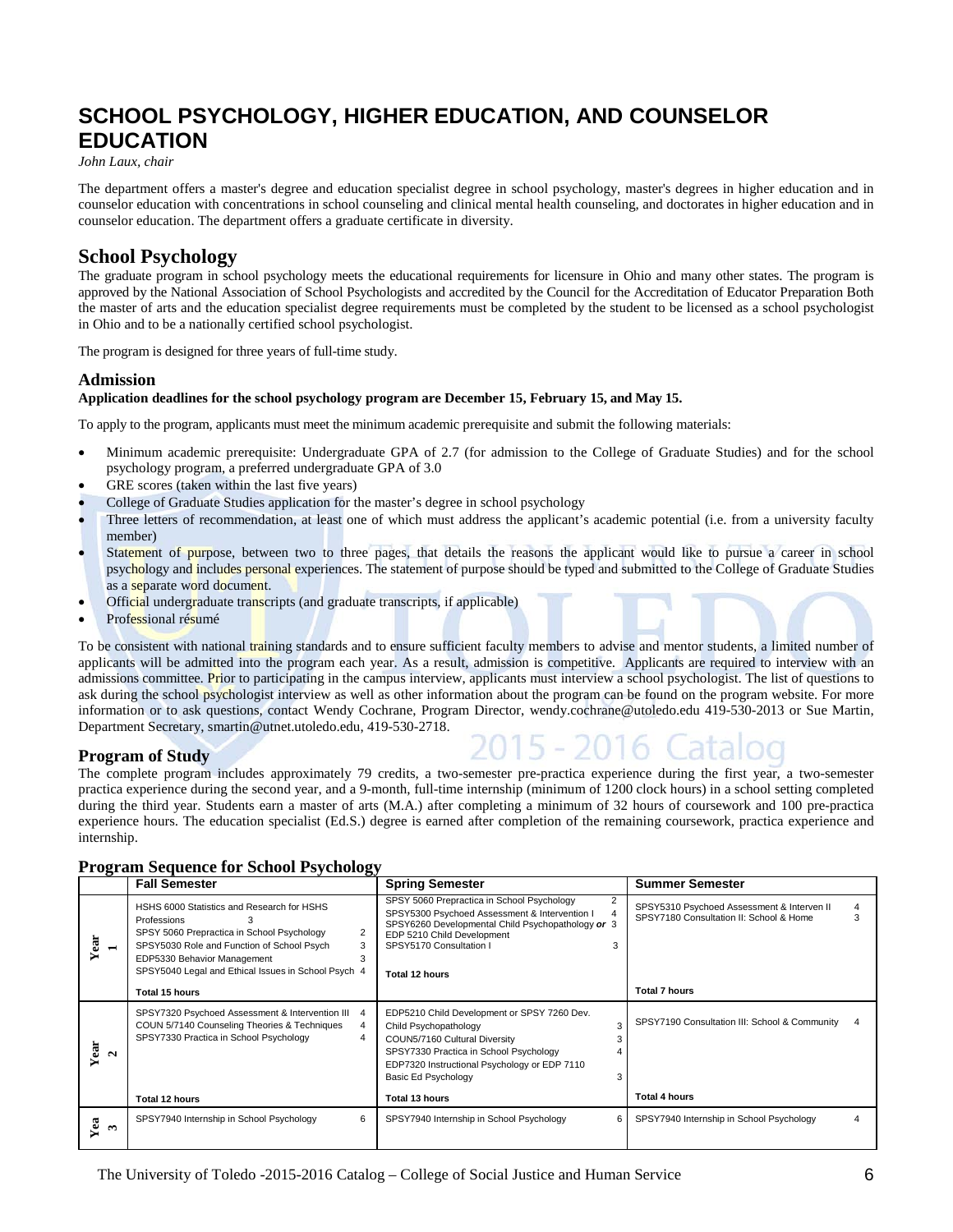# **Higher Education Program**

# **Master of Education in Higher Education**

The master's program in higher education consists of two tracts. Students normally enroll in the 36-credit master's program that includes coursework and a practicum experience in the higher education setting. For persons currently employed in higher education, a 33-hour track in a cohort format leads to the master's degree.

#### **Master of Education in Higher Education 36 hours (cohort degree 33 hours)**

| <b>Required Courses</b>     |                                                                  |   |         |
|-----------------------------|------------------------------------------------------------------|---|---------|
| <b>HED 6510</b>             | American College Student                                         | 3 |         |
| <b>HED 6640</b>             | Governance and Administration                                    | 3 |         |
| <b>HED 6770</b>             | <b>Evaluation and Outcomes Assessment</b>                        | 3 |         |
| <b>HED 6120</b>             | <b>International Education</b>                                   | 3 |         |
| <b>HED 6540</b>             | <b>Advising Diverse Students</b>                                 | 3 |         |
|                             | TSOC course or HED 6010 History of Higher Education              | 3 |         |
|                             | EDP course or HED 6530 Theories of Student Development           | 3 |         |
|                             | RESM course or HSHS 6000 Stat & Res/H&H Prof.                    | 3 |         |
| Electives (choose 1)        |                                                                  |   |         |
| HED 6730                    | Legal Aspects of Higher Education                                | 3 |         |
| <b>HED 6520</b>             | Organ. & Management of Student Affairs                           | 3 |         |
| <b>Electives (choose 1)</b> |                                                                  |   |         |
| <b>HED 6850</b>             | Critical Issues In Higher Education                              | 3 |         |
| <b>HED 6410</b>             | College and University Curriculum                                | 3 |         |
| <b>HED 6700</b>             | <b>Finance of Higher Education</b>                               |   | IVERSIT |
| Capstone (choose 1)         |                                                                  |   |         |
| <b>HED 6980</b>             | <b>Master's Capstone Seminar</b>                                 | 3 |         |
| <b>HED 6960</b>             | <b>Master's Thesis</b>                                           | 3 |         |
| <b>HED 6920</b>             | Master's Project                                                 | 3 |         |
|                             | Practicum (not required for 33-credit cohort degree)             |   |         |
| <b>HED 6940</b>             | <b>Master's Practicum</b>                                        | 3 |         |
|                             | Also available: HED 6950 Master's Internship in Higher Education |   |         |

# **Doctoral Degree Program**

# **Admission to Doctoral Program in Higher Education**

- Currently employed at a college or university.
- A completed College of Graduate Studies admissions form.
- A baccalaureate degree granted by an accredited institution, with a minimum GPA of 2.7 preferred.
- A master's degree granted by an accredited institution, with a minimum GPA of 3.25.
- Official transcripts from all previous higher education institutions attended.
- A letter indicating the applicant's commitment to pursuing a career in the field of higher education, and a description of the applicant's potential research topic for dissertation study.
- A 1,000-word essay that discusses the most critical issue facing higher education today, the reasons for choosing this issue, and the implications of the issue for the future of higher education.

2015 - 2016 Catalog

- Two letters of reference, including at least one from a faculty member who can speak to the ability of the applicant to conduct research and to write at the graduate level.
- A current resume or curriculum vitae.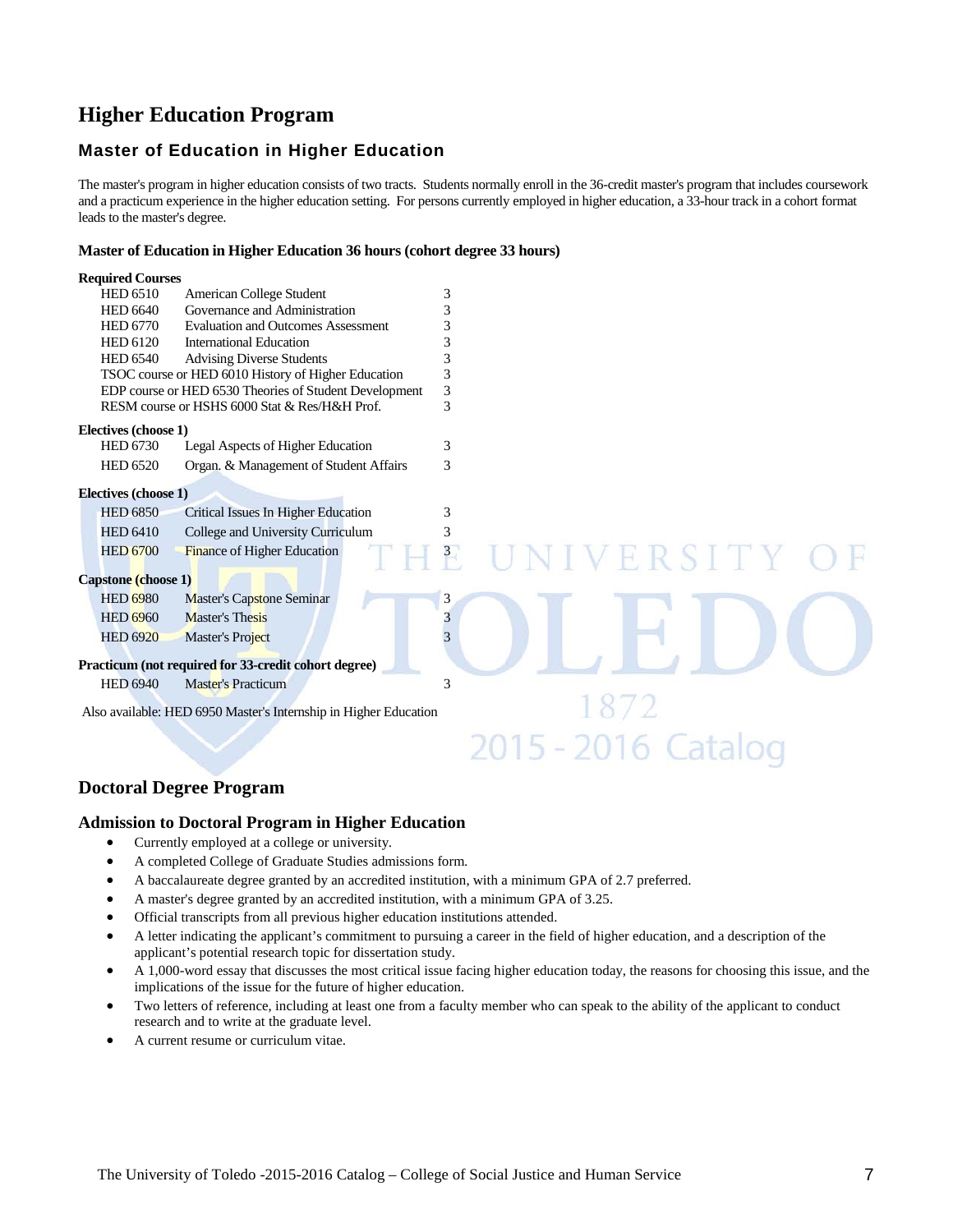# **Requirements for Doctoral Program**

A minimum of 61 hours beyond the master's degree is required.

- Required HED Courses 30 hours HED 8030 Federal & State Policy Analysis HED 8530 Student Development Theory HED 8570 Research in Higher Education HED 8640 Governance & Administration OR HED 7980 Community College Leadership HED 8700 Finance of Higher Education HED 8770 Evaluation & Outcomes Assessment in Higher Education HED 8850 Critical Issues in Higher Education HED 8790 Managing College & University Personnel HED 8730 Legal Aspects of Higher Education HED 8120 International Higher Education
- Elective HED Courses 6 hours
- TSOC Requirement 3 credit hours or HED 8010 History of Higher Education
- Research Methods Requirement- 12 hours RESM 8120 Quantitative II RESM 7330 Qualitative Research I or HED 8910 Introduction to Interpretive Inquiry RESM 8320 Research Design or HED 8920 Adv. Seminar HED 8920 Advanced Seminar in Qualitative Research
- Dissertation- 10 hours HED 8930 Doctoral Research Seminar - Concept Paper (3)
	- HED 8930 Doctoral Research Seminar- Literature Review (3) HED 8960 Dissertation (4) de la Ro

In addition, each doctoral student is expected to:

Concentrate in the area of specialization (i.e. a major) and pass a written examination (major examination) in the major area of concentration;

Ħ.

6

- Demonstrate **proficiency** in tools of research;
- Pass the written major examination and pass an oral examination that covers the relevant coursework;
- Orally present and defend a dissertation proposal in a public forum;
- Orally present and defend a completed dissertation in a public forum.

#### **Academic Advising Committee**

The student is assigned a temporary advisor upon admission to a program. This advisor guides the student in forming a doctoral program committee.

The doctoral program committee shall be formed before the student completes 18 hours of credit. The doctoral program committee has a minimum of three members who are selected from the membership of the graduate faculty of the University. The doctoral program committee is responsible for assisting the student in the development of a plan of study and assuring competence by overseeing the doctoral major exam, and the doctoral program oral.

The plan of study must be approved by the doctoral program committee, the department chairperson, and the associate dean of the college. The plan of study must be filed before 18 semester hours of the doctoral program are completed. After completion of the academic requirements, the student must form a dissertation committee to guide the development of the dissertation.

#### **Dissertation**

The dissertation committee must include a minimum of four graduate faculty members, including one who is not in the discipline major. Members of the dissertation committee may also be members of the doctoral program committee. The student must work closely with the committee to develop a research proposal for the dissertation. Once the committee approves the research design, the student must obtain Institutional Research Board approval before beginning the research study. A public, oral defense of the dissertation proposal and the completed dissertation is required.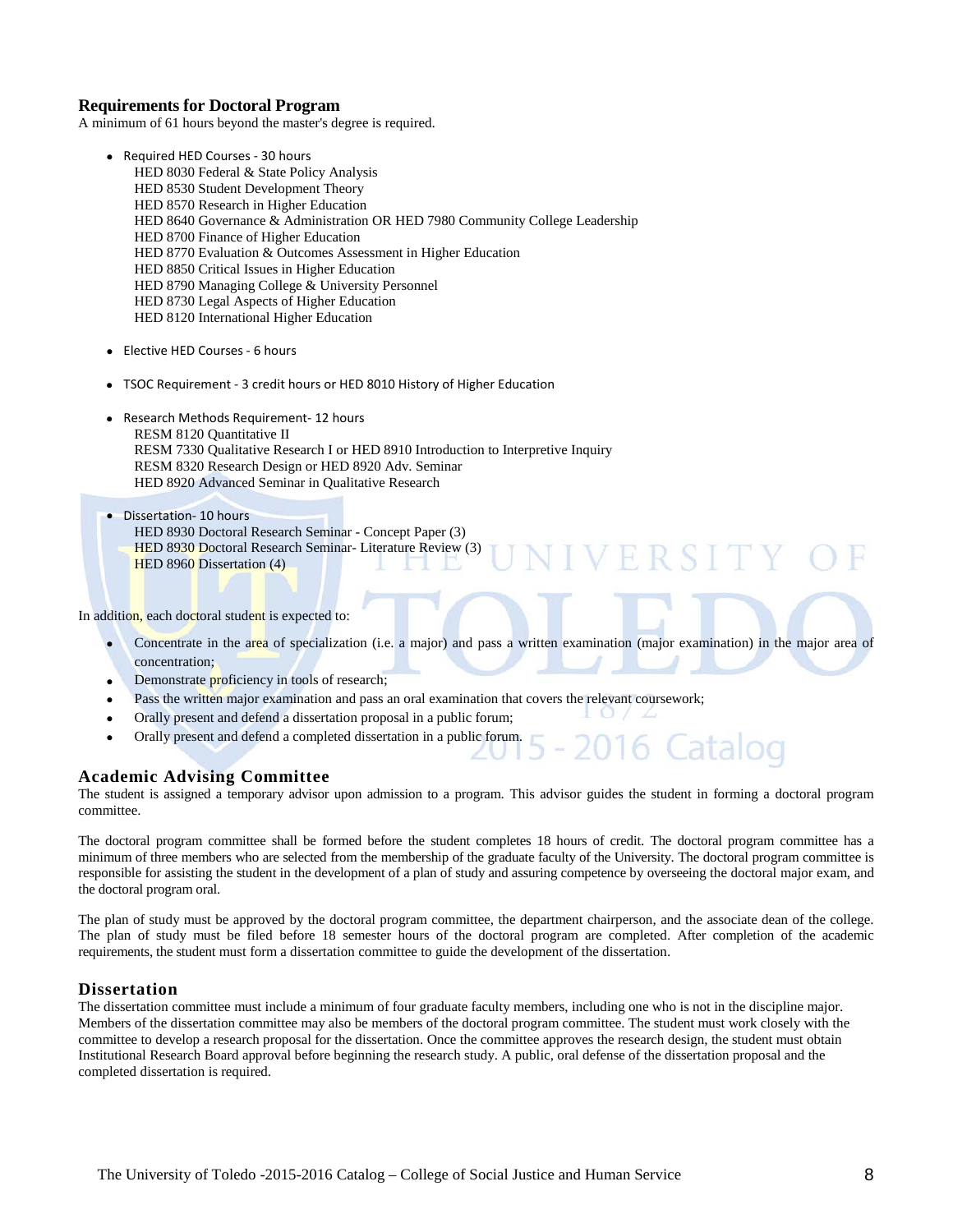# **Counselor Education Program**

The counselor education program offers a master of arts in counselor education with specializations in school counseling or clinical mental health counseling, and a doctoral degree in counselor education. All counselor education programs are nationally accredited by the Council for Accreditation of Counseling and Related Educational Programs (CACREP).

The clinical mental health counseling program prepares graduates for licensure in Ohio as professional counselors or professional clinical counselors and is approved by the Ohio Counselor, Social Worker, and Marriage & Family Therapist Board. Graduates work as counselors in community mental health agencies, hospitals, college counseling centers, or in private practice. The school counseling specialization prepares graduates to work in K-12 schools. It is accredited by the Council for Accreditation of Counseling and Related Educational Programs and is approved by the Ohio Department of Education. The master's degree in school counseling meets the academic requirements for K-12 school counselor licensure in Ohio and other states. Neither Ohio nor Michigan requires applicants to have teacher certification to be licensed as a school counselor. Applicants expecting to practice outside of Ohio or Michigan should consult that state's department of education to determine current certification or licensure requirements. The doctor of philosophy in counselor education prepares graduates as counselor educators in colleges and universities, and as counselors, supervisors or directors in agencies, or as private practitioners. The counselor education programs meet educational requirements for licensure or certification in Ohio, Michigan and most other states.

# **Master of Arts in Counselor Education: School Counseling Program**

# **Admission**

**The application deadlines are September 15, January 15, or May 15.** To apply to the program, applicants must meet all requirements of the College of Graduate Studies and submit the following materials to the College of Graduate Studies:

- College of Graduate Studies application for the master's degree in school counseling
- Transcripts of an undergraduate degree with a 3.0 or equivalent cumulative grade point average on a 4-point scale for all undergraduate study at all institutions attended.
- An official Graduate Record Examination (GRE) score taken within the last five years is required for persons whose undergraduate GPA is below 2.7. .
	- Applicants holding a doctoral degree from an accredited college or university are automatically excluded from the requirement to submit an official Graduate Record Examination score.
	- o Applicants holding a master's degree from an accredited college or university and whose cumulative graduate course work meets or exceeds 3.5 on a 4.0 scale are automatically excluded from the requirement to submit an official Graduate Record Examination score.
- A typed, written personal statement (suggested length 2-3 pages) detailing significant personal and professional experiences that relate to the applicant's decision to pursue a career in counseling (e.g., rationale for seeking degree, commitment to counseling as a profession). The personal statement should also address such topics as the applicant's skills or knowledge, preparation through education and/or experience, strengths and weaknesses, rationale for academic deficiencies, etc.
- A professional résumé
- Three letters of recommendation, at least one of which must address the applicant's academic potential (i.e. from a university faculty member)

To be consistent with national training standards and to ensure sufficient faculty members to advise and mentor students, a limited number of applicants will be admitted into the program each year. As a result, admission is competitive. Applicants who pass the initial screening are required to interview with an admissions committee. For more information or to ask questions, contact Sue Martin, Department Secretary, smartin@utnet.utoledo.edu 419-530-2718.

# **Program of Study**

The master's degree consists of a minimum of 48 semester hours of study, including a 600 clock hour internship in a school setting. The degree is available for full-time or part-time students.

# **Program of study for the Master of Arts in counselor education: school counseling**

|                         | <b>Fall Semester</b>                      |                         | <b>Spring Semester</b>                         |         |
|-------------------------|-------------------------------------------|-------------------------|------------------------------------------------|---------|
|                         | COUN 5110 Career Counseling & Development | 3                       | COUN5010 Prof Orientation to School Counseling | 4       |
|                         | COUN 5120 Individual & Group Assessment   | 3                       | COUN5130 Group Counseling                      |         |
|                         | COUN5140 Counseling Theories & Techniques | $\overline{\mathbf{4}}$ | COUN5160 Cultural Diversity for Counselors     |         |
|                         | COUN5150 Counseling Across the Lifespan   | 3                       | SPSY5170 Consultation I                        |         |
| Year                    | Total 13 hours                            |                         |                                                |         |
|                         |                                           |                         | Total 14 hours                                 |         |
|                         | COUN5190 Counseling Practicum             | 4                       | COUN6940 Counseling Internship                 | 8       |
|                         | SPSY5040 Legal & Ethical Issues           | 3                       | Elective                                       | $3 - 4$ |
|                         | OR.                                       |                         |                                                |         |
|                         | SPED 5000 Issues in Special Education     | 3                       |                                                |         |
| Year<br>$\mathbf{\sim}$ | HSHS6000 Statistics & Research for HSHS   | 3                       | Total 11-12 hours                              |         |
|                         | OR.                                       |                         |                                                |         |
|                         | RESM5310 Educational Research             | 3                       |                                                |         |
|                         | Total 10 hours                            |                         |                                                |         |

Note: Many of these classes are also offered in the summer and some are offered through Distance Learning.

The University of Toledo -2015-2016 Catalog – College of Social Justice and Human Service 9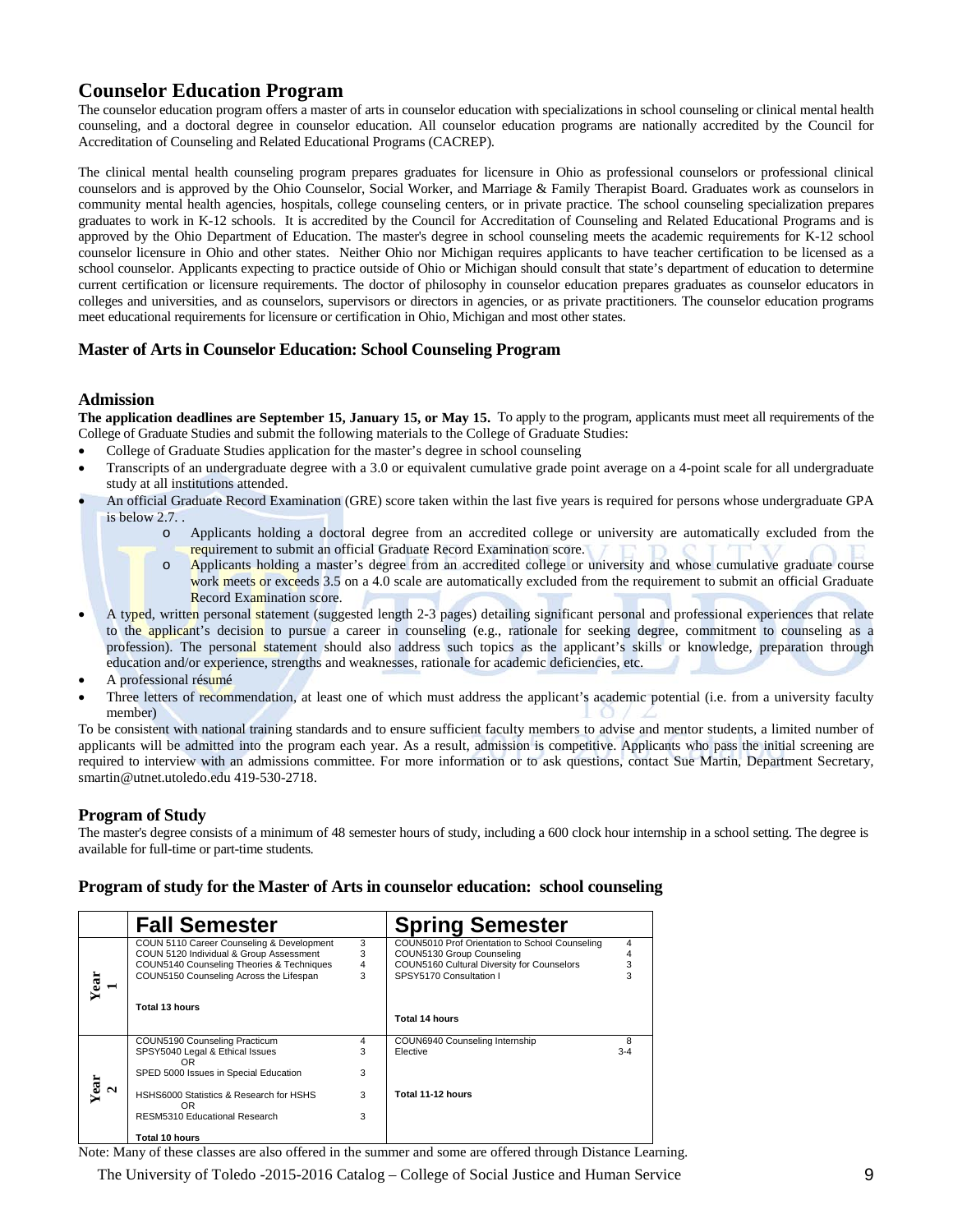## **School Counseling Licensure Endorsement Program**

Any licensed or license-eligible professional counselor or professional clinical counselor or any student in the clinical mental health counseling program who wants school counselor licensure, but is not seeking admission to the master's degree in school counseling, must apply for admission to the school counseling licensure endorsement program. The application consists of an application form, official transcripts of graduate work in counseling, three letters of recommendation, and a personal statement clarifying the reasons the applicant wishes to become a licensed school counselor. The applicant may be required to appear for an interview. Students must be admitted to the endorsement program before they will be permitted to enroll in the required 600 clock-hour internship.

# **Master of Arts in Counselor Education: Clinical Mental Health Counseling**

The master's degree in the area of clinical mental health counseling is a prerequisite for licensure as a professional counselor or professional clinical counselor in Ohio and other states. It is accredited by the Council for Accreditation of Counseling and Related Educational Programs and is approved by the Ohio Counselor, Social Worker, Marriage and Family Therapist Board. This degree prepares students to work in mental health agencies, substance abuse agencies, private practice, and a wide variety of settings including hospitals, colleges, and the criminal justice system. Applicants expecting to practice outside Ohio or Michigan should consult that state's counseling board to determine current certification or licensure requirements.

## **Admission**

**The application deadlines are September 15, January 15, or May 15.** To apply to the program, applicants must meet all requirements of the College of Graduate Studies and submit the following materials to the College of Graduate Studies:

- College of Graduate Studies application for the master's degree in clinical mental health counseling
- Transcripts of an undergraduate degree with a 3.0 or equivalent cumulative grade point average on a 4-point scale for all undergraduate study at all institutions attended.
- An official Graduate Record Examination (GRE) score taken within the last five years is required for persons whose undergraduate GPA is below 2.7..
	- o Applicants holding a doctoral degree from an accredited college or university are automatically excluded from the requirement to submit an official Graduate Record Examination score.
	- o Applicants holding a master's degree from an accredited college or university and whose cumulative graduate course work meets or exceeds 3.5 on a 4.0 scale are automatically excluded from the requirement to submit an official Graduate Record Examination score.
- A typed, written personal statement (suggested length 2-3 pages) detailing significant personal and professional experiences that relate to the applicant's decision to pursue a career in counseling (e.g., rationale for seeking degree, commitment to counseling as a profession). The personal statement should also address such topics as the applicant's skills or knowledge, preparation through education and/or experience, strengths and weaknesses, rationale for academic deficiencies, etc.
- A professional résumé.
- Three letters of recommendation, at least one of which must address the applicant's academic potential (i.e. from a university faculty member).

To be consistent with national training standards and to ensure sufficient faculty members to advise and mentor students, a limited number of applicants will be admitted into the program each year. As a result, admission is competitive. Applicants who pass the initial screening are required to interview with an admissions committee. For more information or to ask questions, contact Sue Martin, Department Secretary, at smartin@utnet.utoledo.edu or 419-530-2718.

# **Program of Study**

The curriculum leading to the master of arts degree in counselor education with a specialization in clinical mental health counseling consists of a minimum of 60 semester hours. Applicants seeking licensure as professional counselors or professional clinical counselors in Ohio need to insure that at least 20 of their 60 semester hours of study meet the five areas of clinical practice required by the Ohio Counselor, Social Worker, and Marriage and Family Therapist Board.

#### **Program of study for the Master of Arts degree in counselor education: clinical mental health counseling**

The curriculum leading to the master's degree in counselor education: clinical mental health counseling consists of the following:

# **Program Sequence for Master of Arts in Counselor Education: Clinical Mental Health Counseling**

|      | <b>Fall Semester</b>                                                                                                                                                                                  |   | <b>Spring Semester</b>                                                                                                                                                            |  |
|------|-------------------------------------------------------------------------------------------------------------------------------------------------------------------------------------------------------|---|-----------------------------------------------------------------------------------------------------------------------------------------------------------------------------------|--|
| Year | COUN5020 Pro Orient Clinical Mental Health Couns<br>COUN5110 Career Counseling & Development<br>COUN5120 Individual & Group Assessment<br>COUN6240 Diagnosis & Mental Health<br><b>Total 14 hours</b> | 4 | COUN5130 Group Counseling<br>COUN5140 Counseling Theories & Techniques<br>COUN5150 Counseling Across the Lifespan<br>COUN5160 Cultural Diversity for Counselors<br>Total 14 hours |  |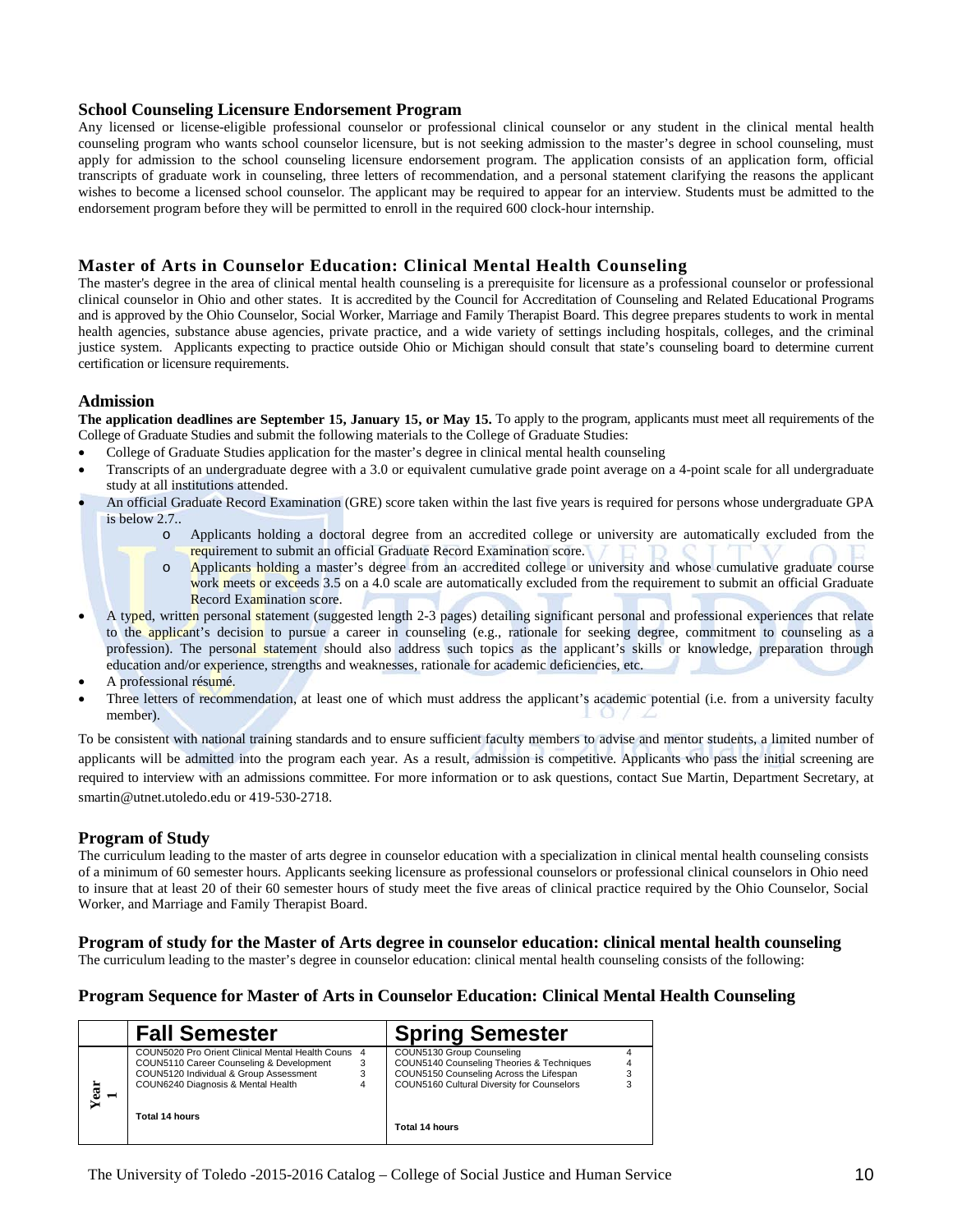| ≅<br>$\mathbf{\sim}$ | COUN5190 Counseling Practicum<br>COUN7540 Advanced Personality Assessment<br>HSHS6000 Statistics & Research for HSHS<br>ΟR<br>RESM5310 Educational Research<br>Elective | 4<br>3-4 | COUN6940 Counseling Internship<br>COUN6210 Psychopathology<br>Elective<br>Elective | $3 - 4$<br>$3 - 4$ |
|----------------------|-------------------------------------------------------------------------------------------------------------------------------------------------------------------------|----------|------------------------------------------------------------------------------------|--------------------|
|                      | Total 14-15 hours                                                                                                                                                       |          | Total 18-20 hours                                                                  |                    |

# **Doctor of Philosophy in Counselor Education**

# **Admission**

- A minimum GPA of 3.5 on a 4.0-point scale for all graduate-level academic work
- A master's degree in counseling from a program that is approved by the Council for Accreditation of Counseling and Related Educational Programs (CACREP). Applicants with degrees from non-accredited programs must demonstrate their equivalency to approved programs or make up any deficiencies that may be present in their training.
- GRE scores (taken within the last five years).
- A résumé and autobiographical statement of three-to-five pages in length
- One writing sample. The writing sample consists of responses to questions about your academic and professional background and goals. The writing sample is designed to determine your writing ability and your suitability to the profession and to the doctoral program. The list of questions as well as other information about the program can be found on the program website.
- A personal interview with program faculty to determine the personal and professional suitability and leadership potential of the applicant. Applicants will be notified if they are selected for an interview.
- Three letters of recommendation, at least one of which must address the applicant's academic potential (i.e. from a university faculty member).

# **Program of Study**

# **Program Sequence for Ph.D. in Counselor Education (60 Semester hours beyond Master's in Counseling)**

| $\frac{Year}{2}$                                                                    | 0R<br>RESM5310 Educational Research<br>3                                                                                                                                                                                                                                                                                                                                                                                                                                                                                                                                                                                                                                                                                                                                                                                                                                                                                                                                                                                                                                                                                                                                                                                                                                                                                                                                                                                                                                                                                                                                                                                                                                                                                                                                                                                                                                                                                                                                                                                                                                                                                                                                                                                                                  |             | <b>LICOUT</b><br>Elective                                                                                                                  | $3 - 4$ |                  |    |
|-------------------------------------------------------------------------------------|-----------------------------------------------------------------------------------------------------------------------------------------------------------------------------------------------------------------------------------------------------------------------------------------------------------------------------------------------------------------------------------------------------------------------------------------------------------------------------------------------------------------------------------------------------------------------------------------------------------------------------------------------------------------------------------------------------------------------------------------------------------------------------------------------------------------------------------------------------------------------------------------------------------------------------------------------------------------------------------------------------------------------------------------------------------------------------------------------------------------------------------------------------------------------------------------------------------------------------------------------------------------------------------------------------------------------------------------------------------------------------------------------------------------------------------------------------------------------------------------------------------------------------------------------------------------------------------------------------------------------------------------------------------------------------------------------------------------------------------------------------------------------------------------------------------------------------------------------------------------------------------------------------------------------------------------------------------------------------------------------------------------------------------------------------------------------------------------------------------------------------------------------------------------------------------------------------------------------------------------------------------|-------------|--------------------------------------------------------------------------------------------------------------------------------------------|---------|------------------|----|
|                                                                                     | Elective<br>$3 - 4$                                                                                                                                                                                                                                                                                                                                                                                                                                                                                                                                                                                                                                                                                                                                                                                                                                                                                                                                                                                                                                                                                                                                                                                                                                                                                                                                                                                                                                                                                                                                                                                                                                                                                                                                                                                                                                                                                                                                                                                                                                                                                                                                                                                                                                       |             |                                                                                                                                            |         |                  |    |
|                                                                                     | Total 14-15 hours                                                                                                                                                                                                                                                                                                                                                                                                                                                                                                                                                                                                                                                                                                                                                                                                                                                                                                                                                                                                                                                                                                                                                                                                                                                                                                                                                                                                                                                                                                                                                                                                                                                                                                                                                                                                                                                                                                                                                                                                                                                                                                                                                                                                                                         |             | Total 18-20 hours                                                                                                                          |         |                  |    |
|                                                                                     | Note: Many of these classes are also offered in the summer and some are offered through Distance Learning.                                                                                                                                                                                                                                                                                                                                                                                                                                                                                                                                                                                                                                                                                                                                                                                                                                                                                                                                                                                                                                                                                                                                                                                                                                                                                                                                                                                                                                                                                                                                                                                                                                                                                                                                                                                                                                                                                                                                                                                                                                                                                                                                                |             |                                                                                                                                            |         |                  |    |
| <b>Admission</b>                                                                    | Doctor of Philosophy in Counselor Education<br>The doctor of philosophy degree (Ph.D.) in counselor education prepares students for careers in community agencies, schools, colleges,<br>universities, and private practice. Opportunities exist within this program to create areas of specialization that are relevant to the academic,<br>professional, or research interests of the student. The program objectives and curricular experiences of the doctoral program reflect an<br>extension of those offered in the master's programs.                                                                                                                                                                                                                                                                                                                                                                                                                                                                                                                                                                                                                                                                                                                                                                                                                                                                                                                                                                                                                                                                                                                                                                                                                                                                                                                                                                                                                                                                                                                                                                                                                                                                                                             |             |                                                                                                                                            |         |                  |    |
| process.                                                                            | Persons applying for admission to doctoral study must meet the admission requirements of the College of Graduate Studies, the College of Social<br>Justice and Human Service, and the counselor education program. These requirements include an application for graduate admission, one set<br>of official transcripts from each institution attended showing any and all undergraduate/graduate credits and degrees attained, three letters of<br>recommendation, and a non-refundable application fee that must be submitted to the College of Graduate Studies to begin the admission                                                                                                                                                                                                                                                                                                                                                                                                                                                                                                                                                                                                                                                                                                                                                                                                                                                                                                                                                                                                                                                                                                                                                                                                                                                                                                                                                                                                                                                                                                                                                                                                                                                                 |             |                                                                                                                                            |         |                  |    |
| $\bullet$<br>$\bullet$<br>٠<br>٠<br>$\bullet$<br>$\bullet$<br>$\bullet$<br>member). | In addition, counselor education program requirements for admission to the doctoral program are:<br>A minimum GPA of 3.5 on a 4.0-point scale for all graduate-level academic work<br>A master's degree in counseling from a program that is approved by the Council for Accreditation of Counseling and Related<br>Educational Programs (CACREP). Applicants with degrees from non-accredited programs must demonstrate their equivalency to<br>approved programs or make up any deficiencies that may be present in their training.<br>GRE scores (taken within the last five years).<br>A résumé and autobiographical statement of three-to-five pages in length<br>One writing sample. The writing sample consists of responses to questions about your academic and professional background and goals.<br>The writing sample is designed to determine your writing ability and your suitability to the profession and to the doctoral program. The<br>list of questions as well as other information about the program can be found on the program website.<br>A personal interview with program faculty to determine the personal and professional suitability and leadership potential of the applicant.<br>Applicants will be notified if they are selected for an interview.<br>Three letters of recommendation, at least one of which must address the applicant's academic potential (i.e. from a university faculty<br>Applicants are interviewed and admitted to doctoral study during the fall, spring, or summer semesters of each academic year.<br>For more information or to ask questions, contact Christopher Roseman, Doctoral Program Coordinator at 419-530-4064 or email<br>christopher.roseman@utoledo.edu or contact Sue Martin, Department Secretary, at 419-530-2718 or smartin@utnet.utoledo.edu<br><b>Program of Study</b><br>The curriculum leading to the doctor of philosophy degree in counselor education consists of a minimum of 60 semester hours. While the<br>degree allows the student to focus on areas of interest, scholarly preparation resulting in a culminating research dissertation is required.<br>Program Sequence for Ph.D. in Counselor Education (60 Semester hours beyond Master's in Counseling) |             |                                                                                                                                            |         |                  |    |
|                                                                                     |                                                                                                                                                                                                                                                                                                                                                                                                                                                                                                                                                                                                                                                                                                                                                                                                                                                                                                                                                                                                                                                                                                                                                                                                                                                                                                                                                                                                                                                                                                                                                                                                                                                                                                                                                                                                                                                                                                                                                                                                                                                                                                                                                                                                                                                           |             |                                                                                                                                            |         |                  |    |
|                                                                                     | <b>Fall Semester</b><br>COUN7510 Supervision in Counseling & Sch Psy                                                                                                                                                                                                                                                                                                                                                                                                                                                                                                                                                                                                                                                                                                                                                                                                                                                                                                                                                                                                                                                                                                                                                                                                                                                                                                                                                                                                                                                                                                                                                                                                                                                                                                                                                                                                                                                                                                                                                                                                                                                                                                                                                                                      | 4           | <b>Spring Semester</b><br>COUN7520 Education & Leadership in MH Prof                                                                       |         | $\overline{4}$   |    |
| Year                                                                                | COUN7530 Adv Theories Counseling Interventions<br>RESM8120 Quantitative Research II<br>Total 11 hours                                                                                                                                                                                                                                                                                                                                                                                                                                                                                                                                                                                                                                                                                                                                                                                                                                                                                                                                                                                                                                                                                                                                                                                                                                                                                                                                                                                                                                                                                                                                                                                                                                                                                                                                                                                                                                                                                                                                                                                                                                                                                                                                                     | 4<br>3      | COUN8410 Adv Practicum in Counseling Interventions 4<br>RESM7330 Qualitative Research I<br>Elective                                        |         | 3<br>3           |    |
|                                                                                     |                                                                                                                                                                                                                                                                                                                                                                                                                                                                                                                                                                                                                                                                                                                                                                                                                                                                                                                                                                                                                                                                                                                                                                                                                                                                                                                                                                                                                                                                                                                                                                                                                                                                                                                                                                                                                                                                                                                                                                                                                                                                                                                                                                                                                                                           |             | Total 14 hours                                                                                                                             |         |                  |    |
| $\frac{1}{2}$                                                                       | COUN8940 Counseling Internship<br><b>RESM Elective</b><br>Elective                                                                                                                                                                                                                                                                                                                                                                                                                                                                                                                                                                                                                                                                                                                                                                                                                                                                                                                                                                                                                                                                                                                                                                                                                                                                                                                                                                                                                                                                                                                                                                                                                                                                                                                                                                                                                                                                                                                                                                                                                                                                                                                                                                                        | 4<br>3<br>3 | COUN8940 Counseling Internship<br>COUN7930 Doctoral Research Seminar<br>COUN8480 Adv Training Prof, Legal, Ethical<br><b>RESM Elective</b> |         | 4<br>3<br>4<br>3 |    |
|                                                                                     | Total 11 hours                                                                                                                                                                                                                                                                                                                                                                                                                                                                                                                                                                                                                                                                                                                                                                                                                                                                                                                                                                                                                                                                                                                                                                                                                                                                                                                                                                                                                                                                                                                                                                                                                                                                                                                                                                                                                                                                                                                                                                                                                                                                                                                                                                                                                                            |             | Total 14 hours                                                                                                                             |         |                  |    |
|                                                                                     | The University of Toledo -2015-2016 Catalog – College of Social Justice and Human Service                                                                                                                                                                                                                                                                                                                                                                                                                                                                                                                                                                                                                                                                                                                                                                                                                                                                                                                                                                                                                                                                                                                                                                                                                                                                                                                                                                                                                                                                                                                                                                                                                                                                                                                                                                                                                                                                                                                                                                                                                                                                                                                                                                 |             |                                                                                                                                            |         |                  | 11 |